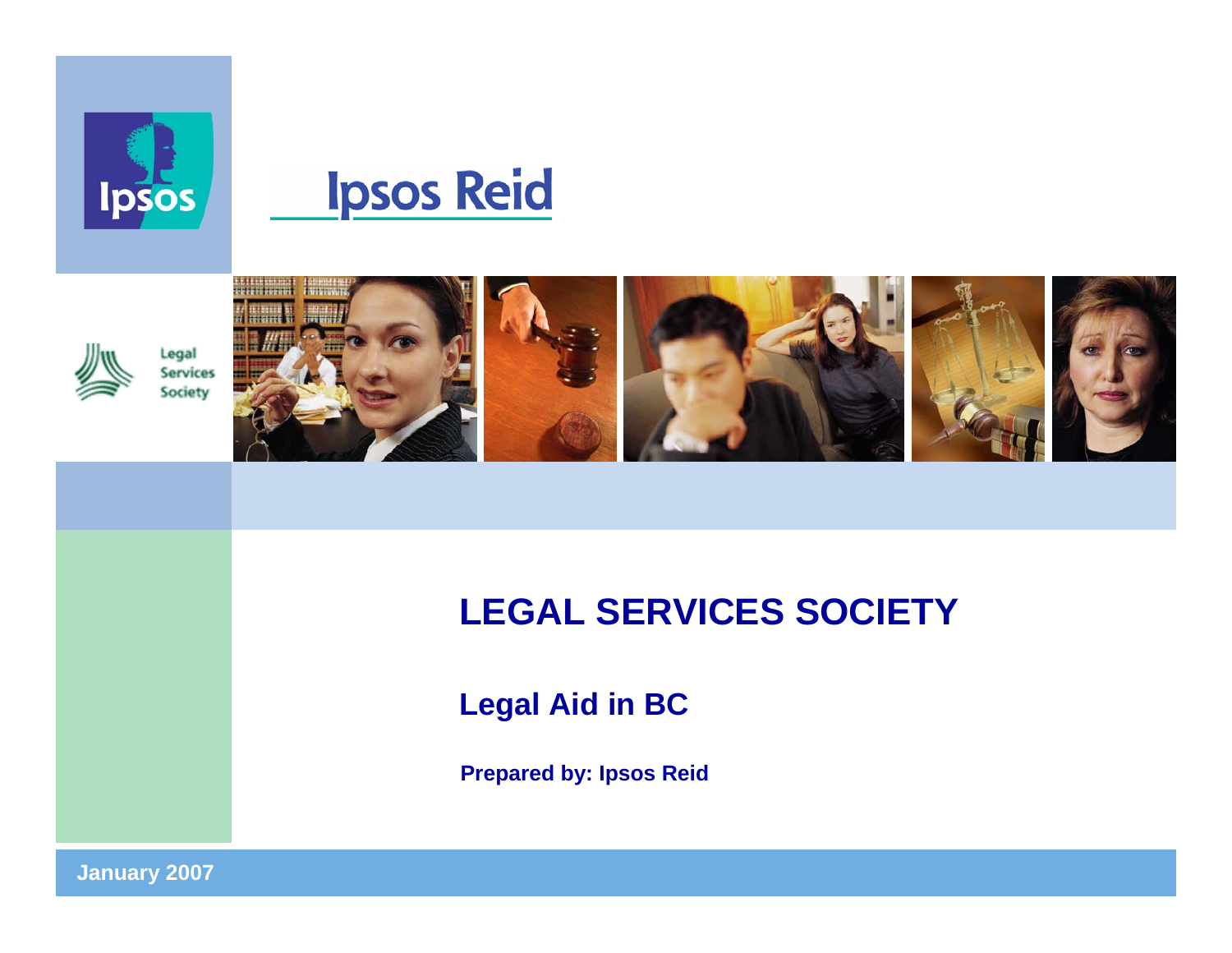

#### **Methodology**

- ♦ A series of questions added to the *BC Reid Express* provincial omnibus survey for December 2006.
- ♦ Fieldwork conducted December 4<sup>th</sup> to 10<sup>th</sup>, 2006 by telephone.
- ♦ Survey results weighted to 2001 Census data by age and gender within region.
- ♦ RDD dialling, random selection of respondents at the household level.
- ♦ Methodology used in the 2006 research is identical to that conducted in 2005. Comparisons to the 2005 results are provided.
- ♦ Respondents screened to exclude people who are, or who live with, someone who is closely related to a Legal Services Society employee or a lawyer who provides legal aid services.
- ♦ Margin of error ±3.6%, 19 times out of 20 on a base of 763 people.



enal **Services** 

**Society** 

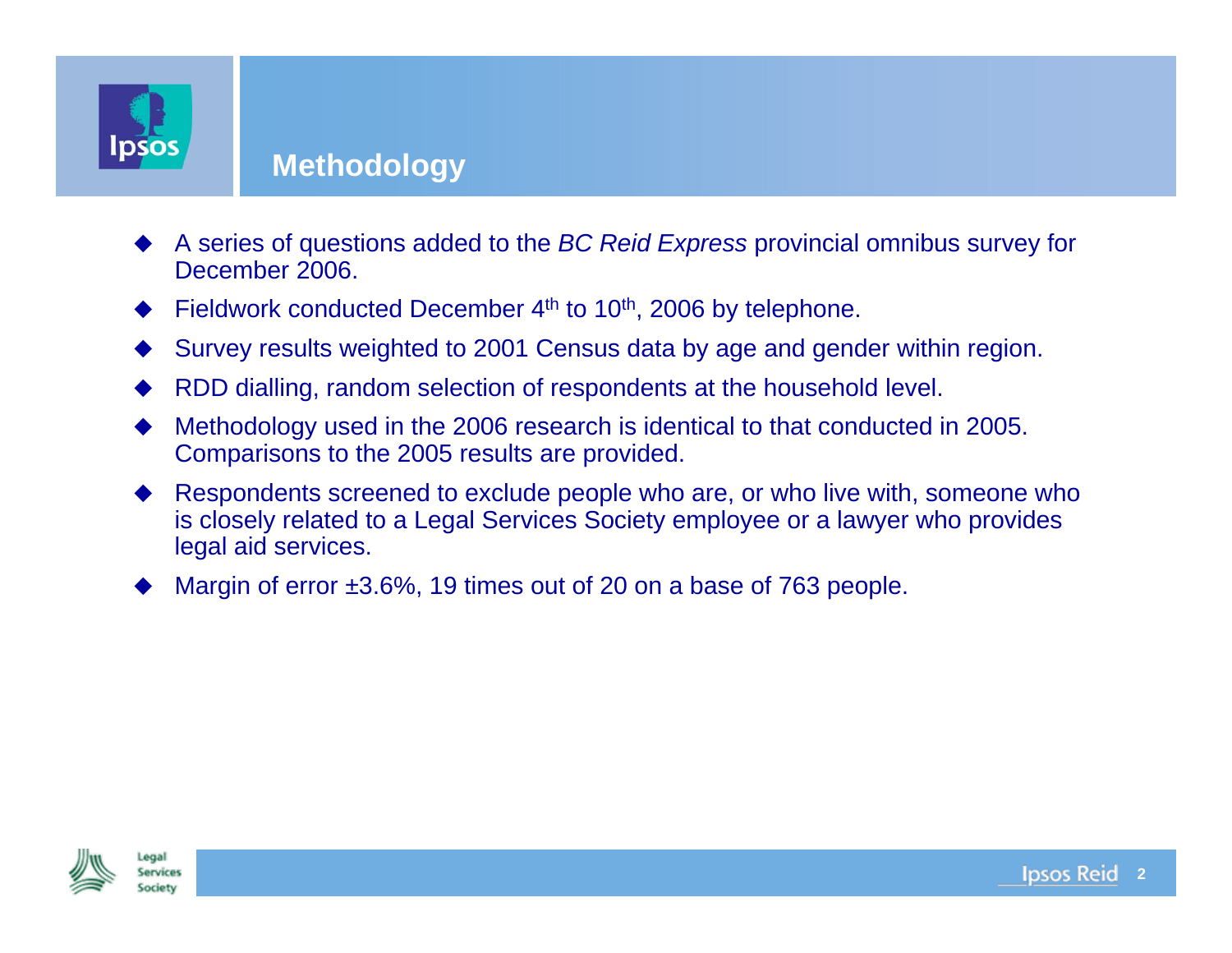

#### **Summary of Findings**

- ♦ The majority of British Columbians continue to know very little (61%) or nothing (20%) about legal aid. This is relatively unchanged from 2005, although the proportion of people saying they know nothing has dropped from 25% in 2005 to 20% in 2006. People in BC's North and Interior are a little less knowledgeable about legal aid with 87% saying they know little or nothing about it.
- Although there is a lack of knowledge amongst British Columbians when it comes to legal aid, they do believe it is available to people. The majority of British Columbians believe that legal aid is either readily or somewhat available when it comes to criminal law, family law, immigration and refugee law and other civil matters.
- Support for legal aid services in BC is almost universal with 93% of people saying they support legal aid, up slightly from 89% in 2005. In fact, 54% say they strongly support it. Just 6% say they oppose legal aid services. Support for legal aid services is fairly uniform across all regions.
- British Columbians generally say that legal aid for low income people is important in all types of cases, but particularly in family court (95% say it is very or somewhat important).
- Exactly one-half of British Columbians (50%) believe that legal aid services are not adequately funded. At the same time, 37% say that they are either adequately funded or over-funded, while the remaining 13% say they don't know.



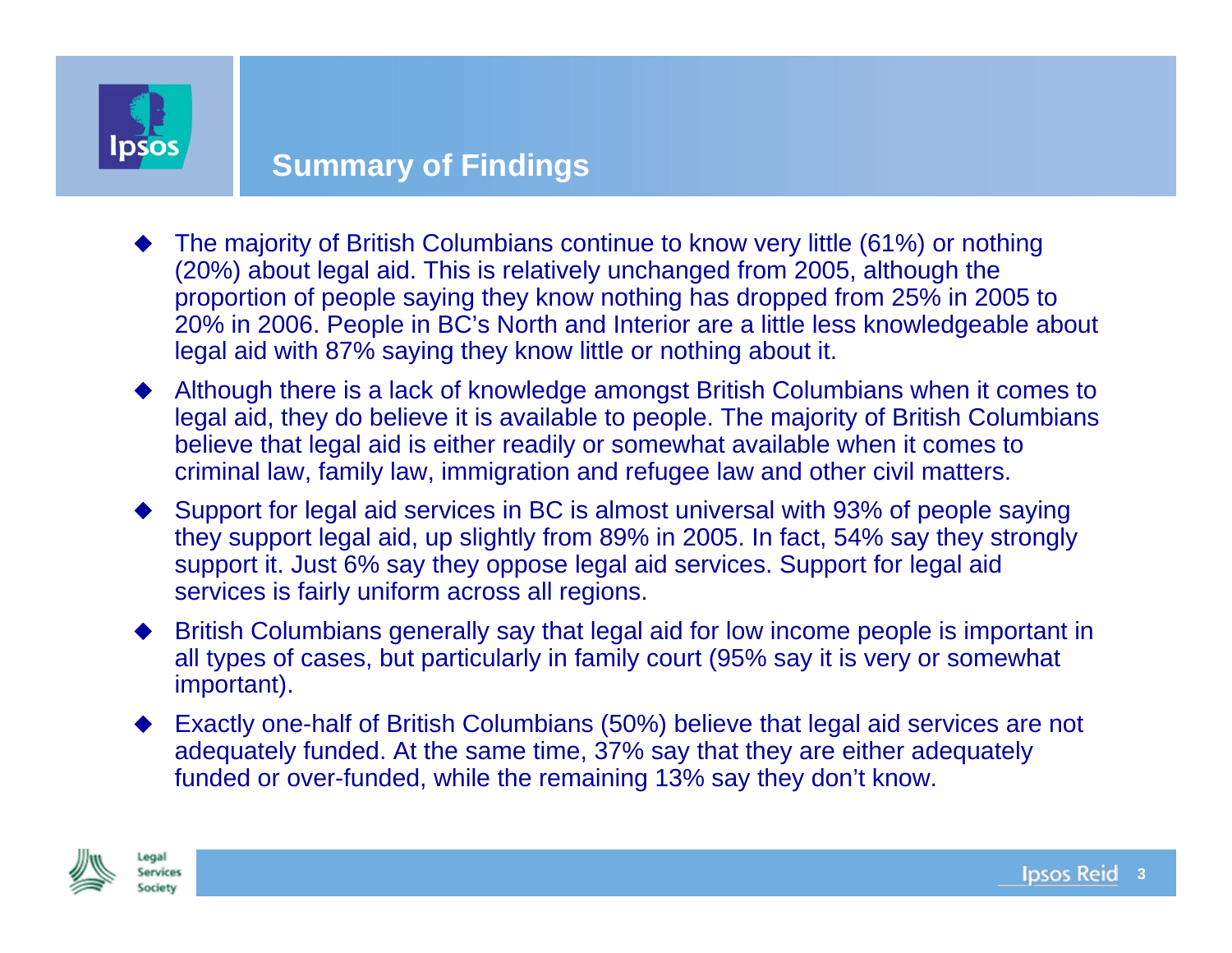

### **Summary of Findings (cont'd)**

- There is almost universal agreement with the idea that everyone should have the right to access the justice system. Only 2% disagree with this, while 97% of people agree. This is unchanged over the past year.
- There is a little less agreement with the idea of the government giving legal aid the same priority as health care, education, welfare and child protection. Nevertheless, 78% of British Columbians feel that legal aid should get the same funding priority as these other social services. This is up from 73% in 2005. Just 21% disagree.
- When asked for ways in which legal aid services could be improved, the most common suggestion by far is for funding to be increased. This is followed by providing improved accessibility for all people and educating people about legal aid. These responses are generally unchanged from 2005.



**Services** 

Society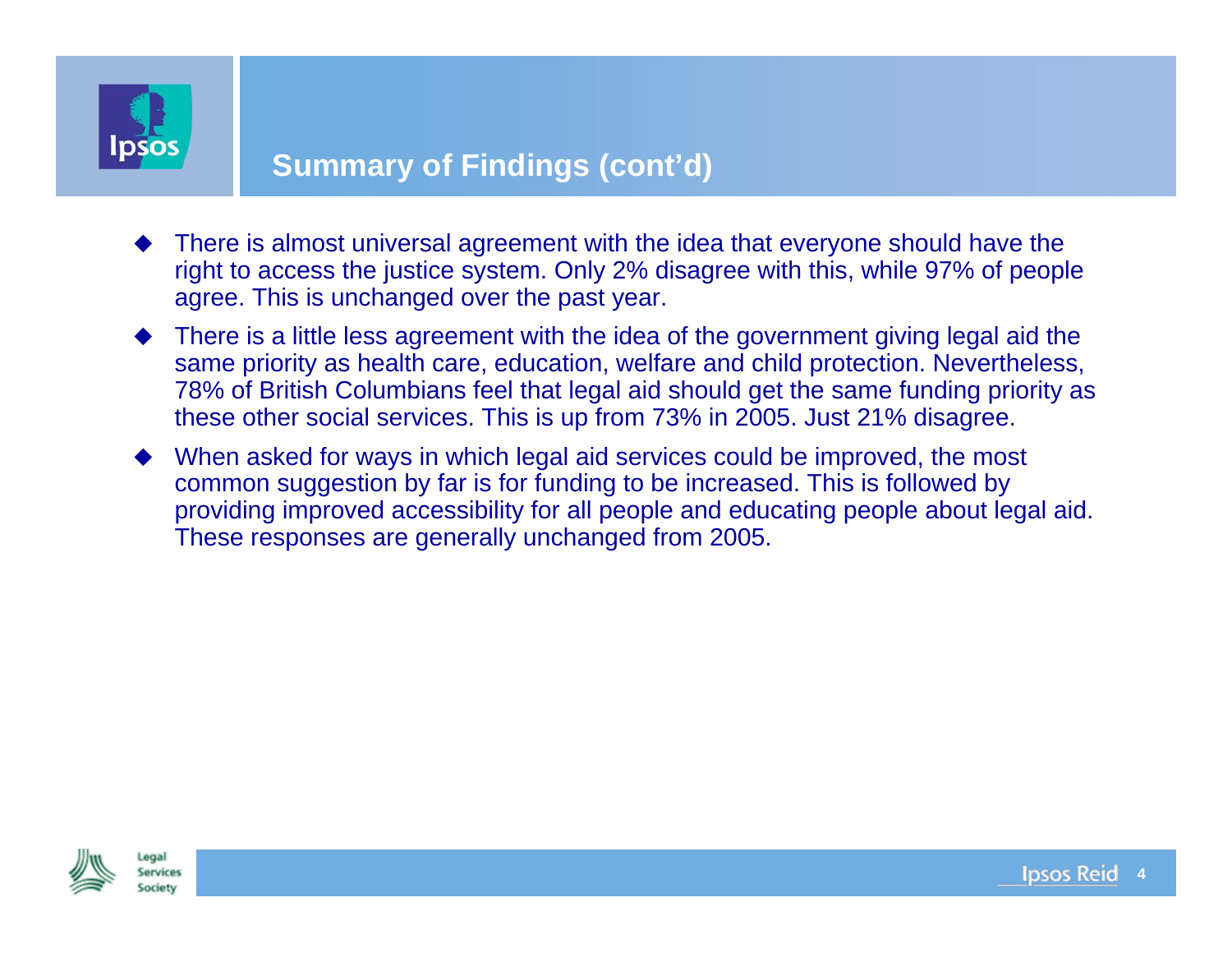

*"I would like to ask you a few questions about legal aid. First of all, is this a subject that you …?"*





Legal **Services** 

Society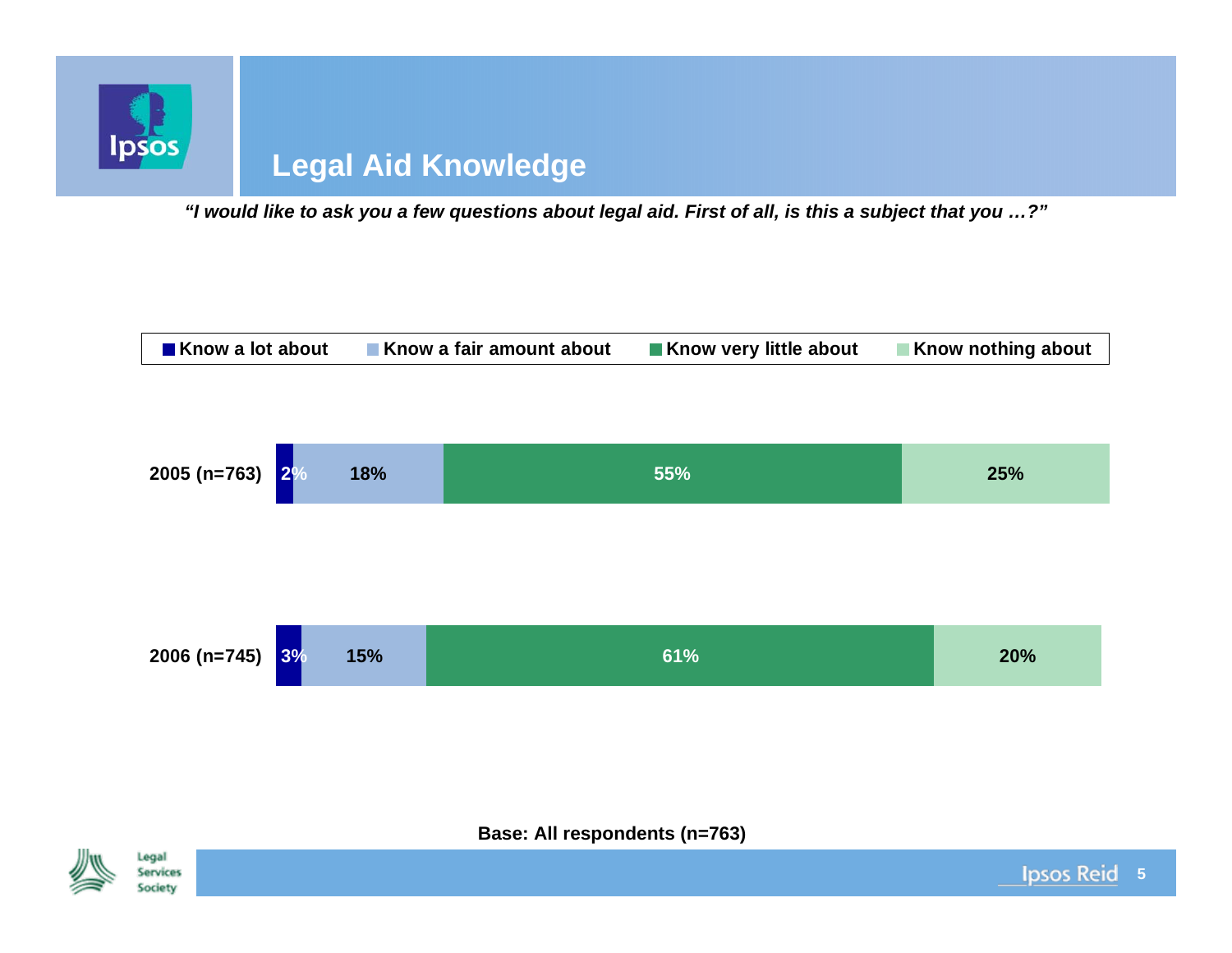

### **Availability of Legal Aid**

*"Overall, for those who need it, would you say that legal aid in BC is readily available, somewhat available, or not adequately available when it comes to …?"*



#### **Base: All respondents (n=763 in 2005 / n=745 in 2006)**

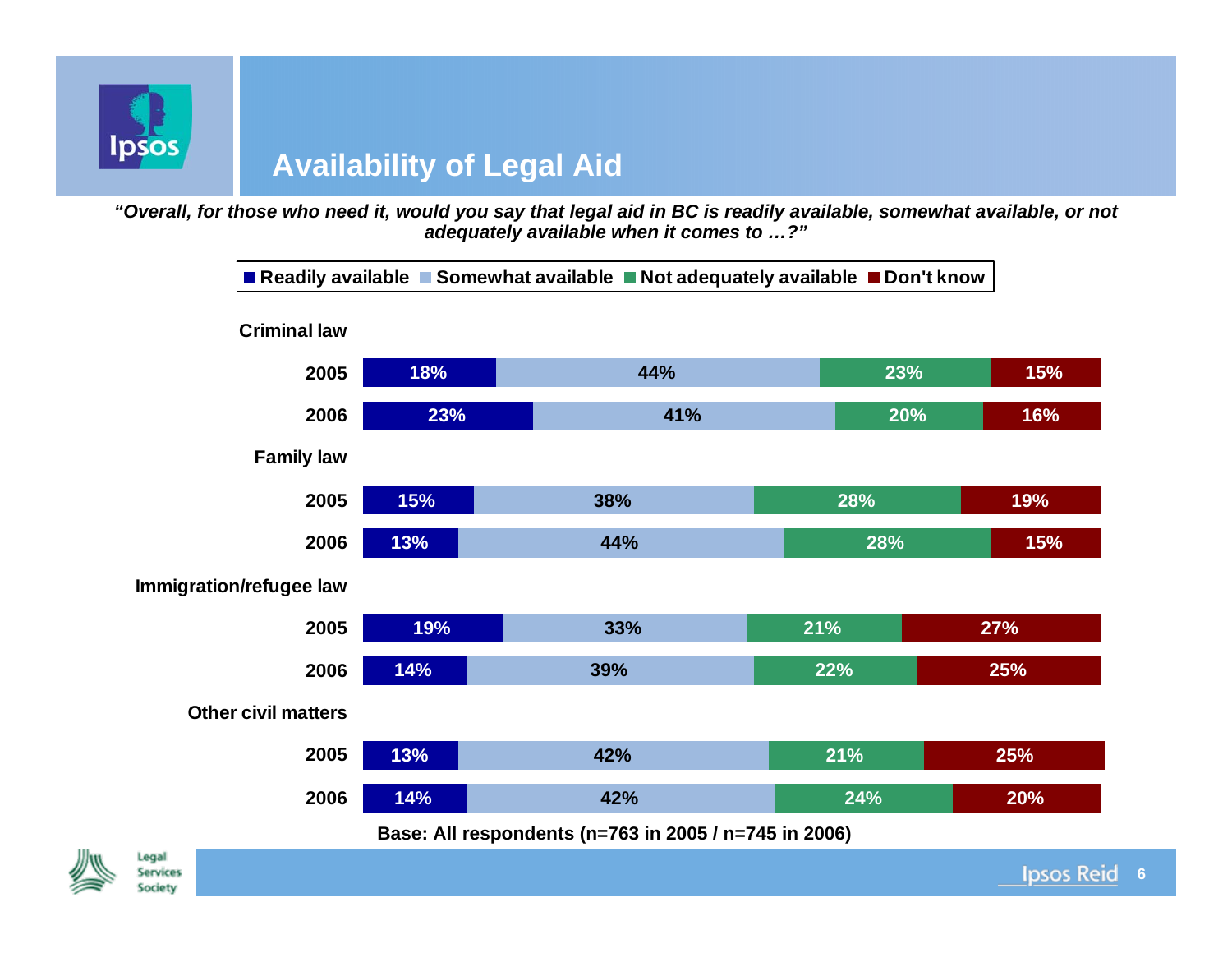

## **Support/Oppose Legal Aid Services**

*"As you may already know, legal aid services provide low income people with legal information, advice, and/or representation in court. This can include providing them with a self-help kit, giving them a few hours of legal advice, or paying a lawyer to represent them in court for serious family, criminal, or immigration/refugee problems. Knowing this, to what extent do you support or oppose legal aid services?"*



**Base: All respondents (n=763 in 2005 / n=745 in 2006)**

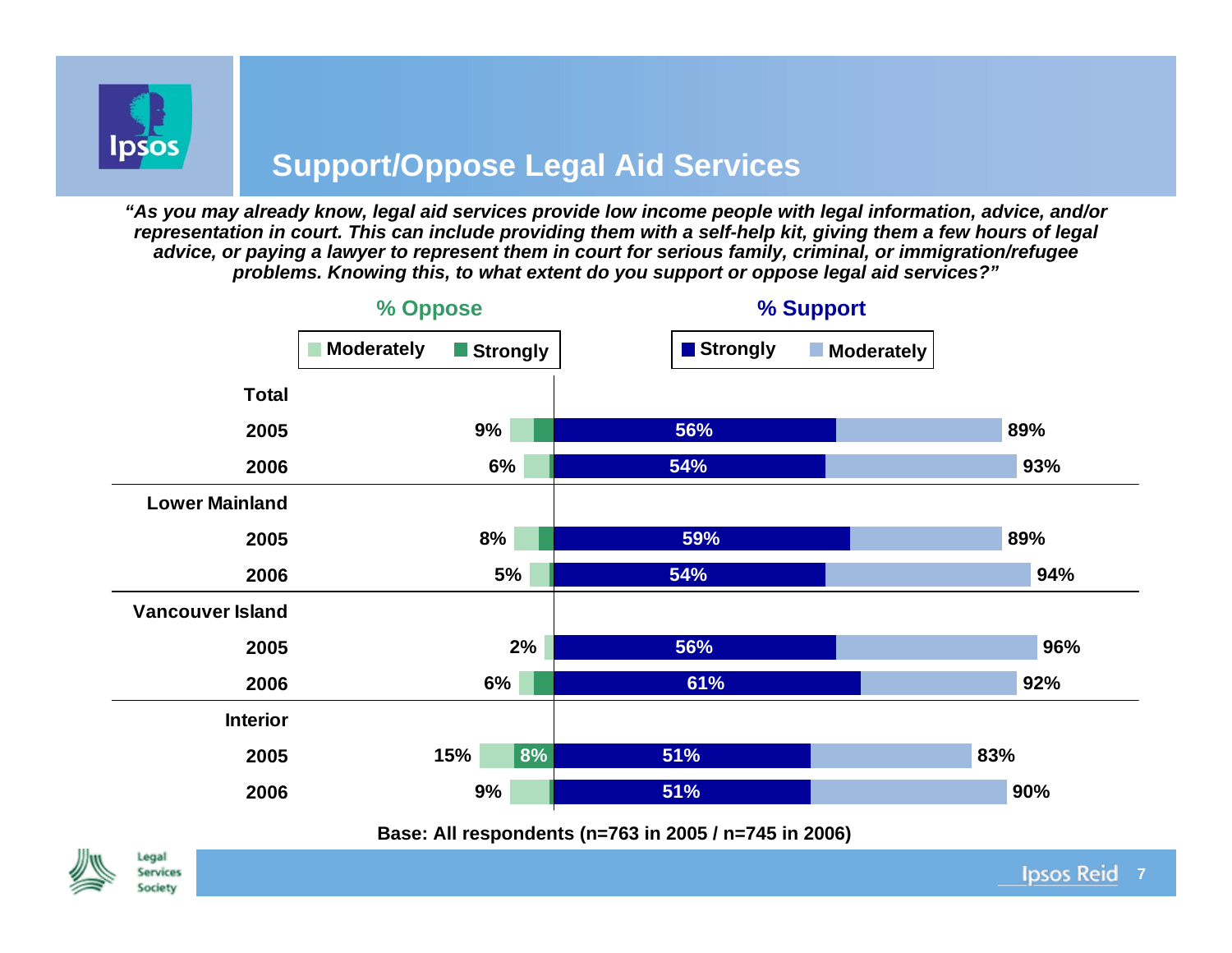

### **Importance of Fairness in the Justice System**

*"In your opinion, how important is it to fairness in the justice system for BC to provide low income people with legal aid in …?"*



#### **Base: All respondents (n=763 in 2005 / n=745 in 2006)**



Legal

**Services** Society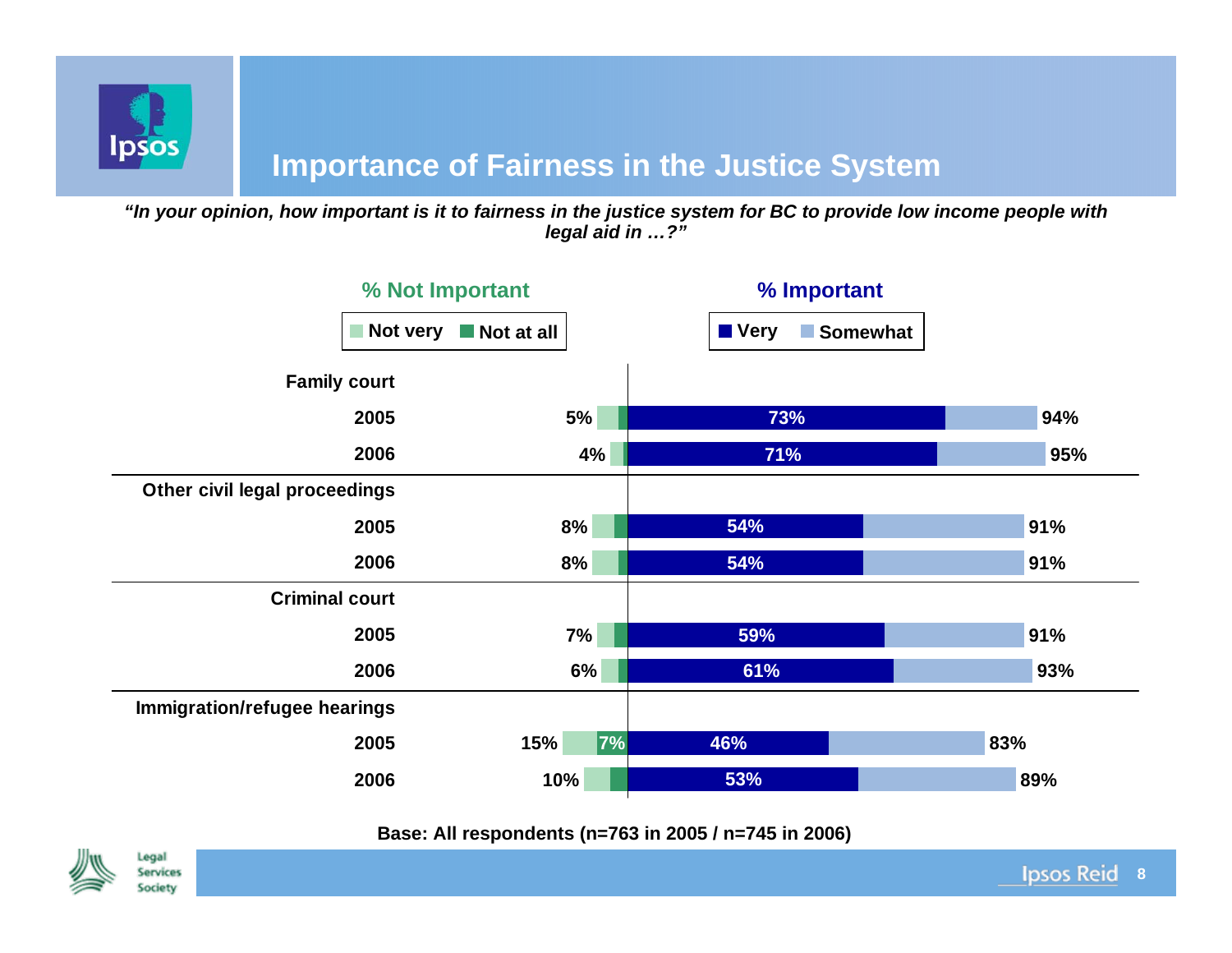

# **State of Legal Aid Services in BC**

*"Based on anything you may have read, heard, or seen, would you say that legal aid services in British Columbia are …?"*



#### **Base: All respondents (n=763 in 2005 / n=745 in 2006)**

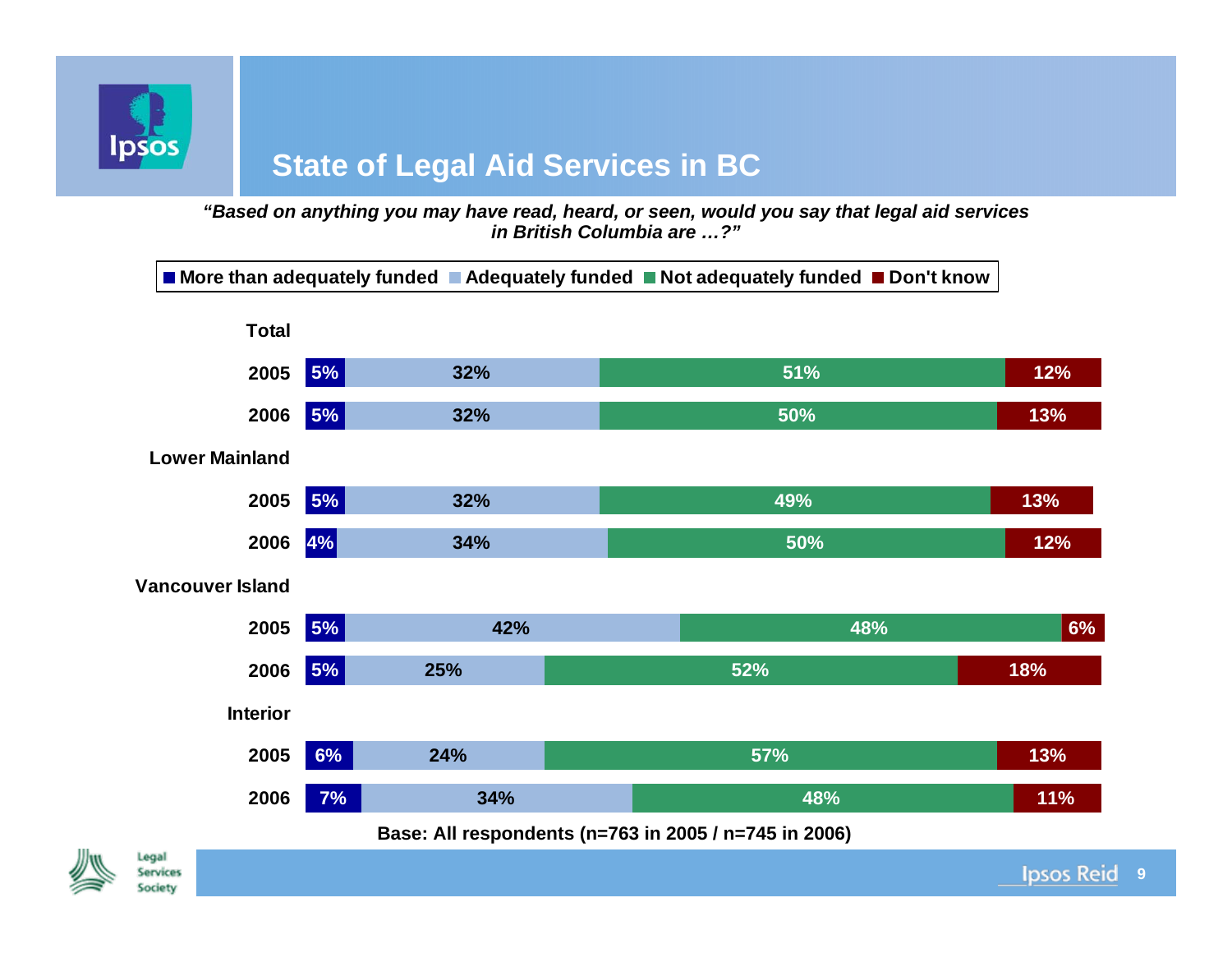

#### **Agreement with Statements**

*"Would you agree or disagree with the following statement …? Would that be strongly or moderately?"*



**10**

**Ipsos Reid** 



Legal

**Services** Society